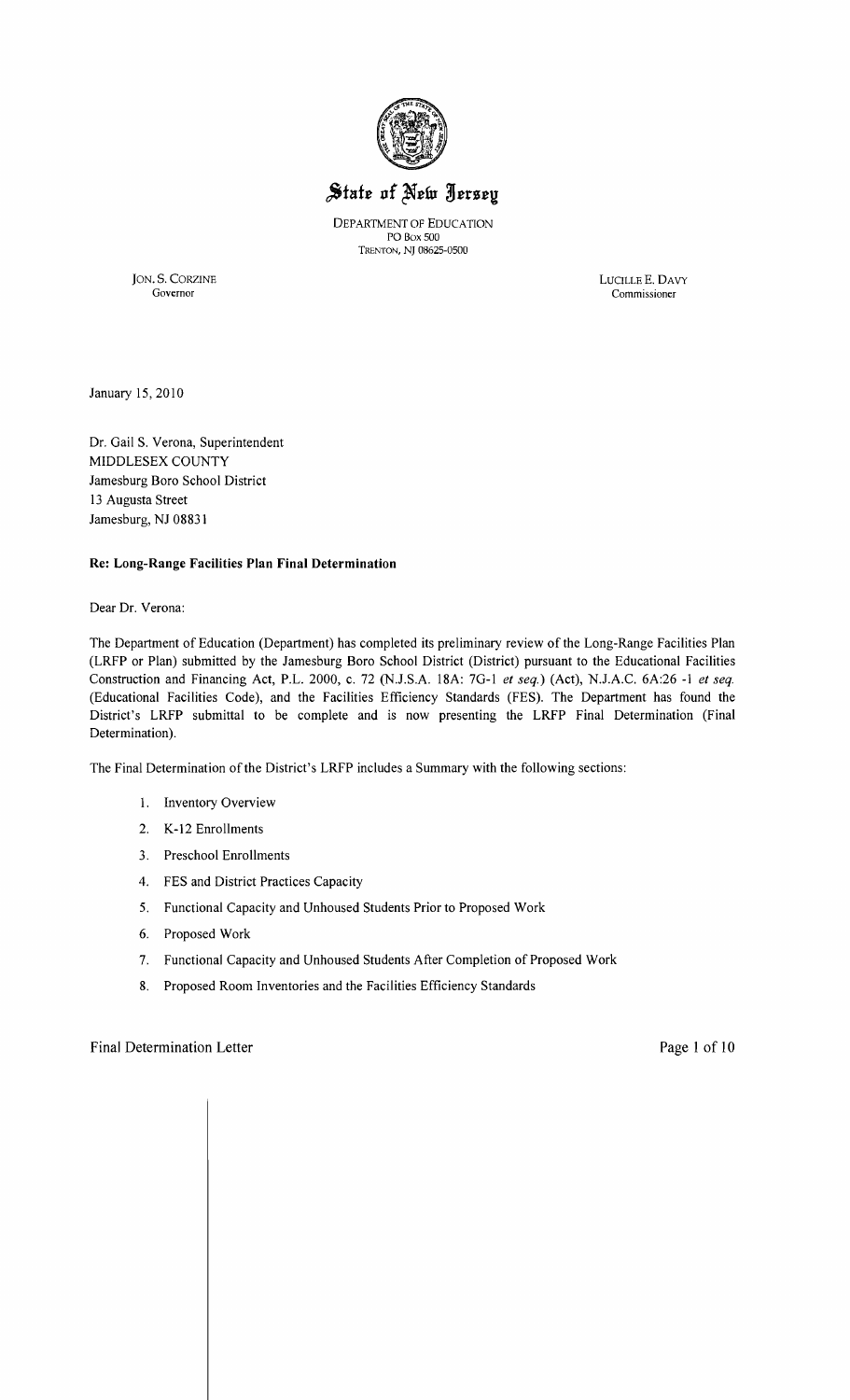Major LRFP approval issues include the adequacy of the LRFP's proposed enrollments, school capacities, and educational spaces. Approval of the LRFP, and any projects and costs listed therein, does not imply approval of an individual school facilities project or its corresponding costs and eligibility for State support under the Act. Similarly, approval of the LRFP does not imply approval of portions of the Plan that are inconsistent with the Department's FES and proposed building demolition or replacement. Determination of preliminary eligible costs and final eligible costs will be made at the time of the approval of a particular school facilities project pursuant to N.J.S.A. 18A:7G-5. The District must submit a feasibility study as part of the school facilities project approval process, pursuant to N.J.S.A. 18A:7G-7b, to support proposed building demolition or replacement. The feasibility study should demonstrate that a building might pose a risk to the safety of the occupants after rehabilitation or that rehabilitation is not cost-effective.

Following the approval of the LRFP, the District may submit an amendment to the approved LRFP for Department review. Unless and until an amendment to the LRFP is submitted to and approved by the Commissioner of the Department pursuant to N.J.S.A. 18A:7G-4(c), the approved LRFP shall remain in effect. The District may proceed with the implementation of school facilities projects that are consistent with the approved LRFP whether or not the school facilities project contains square footage that may be ineligible for State support.

We trust that this document will adequately explain the Final Determination and allow the District to move forward with the initiation of projects within its LRFP. Please contact Richard Altringer at the Office of School Facilities at (609) 943-5678 with any questions or concerns that you may have.

Sincerely,

Lucille Day

Lucille E. Davy Commissioner

Enclosure

c: John Hart, Chief of Staff

Patrick Piegari, Middlesex County, County Superintendent Bernard E. Piaia, Director, School Facilities, Office of the Chief of Staff Susan Kutner, Director, Policy and Planning, School Facilities, Office of the Chief of Staff Richard Altringer, County Manager, School Facilities, Office of the Chief of Staff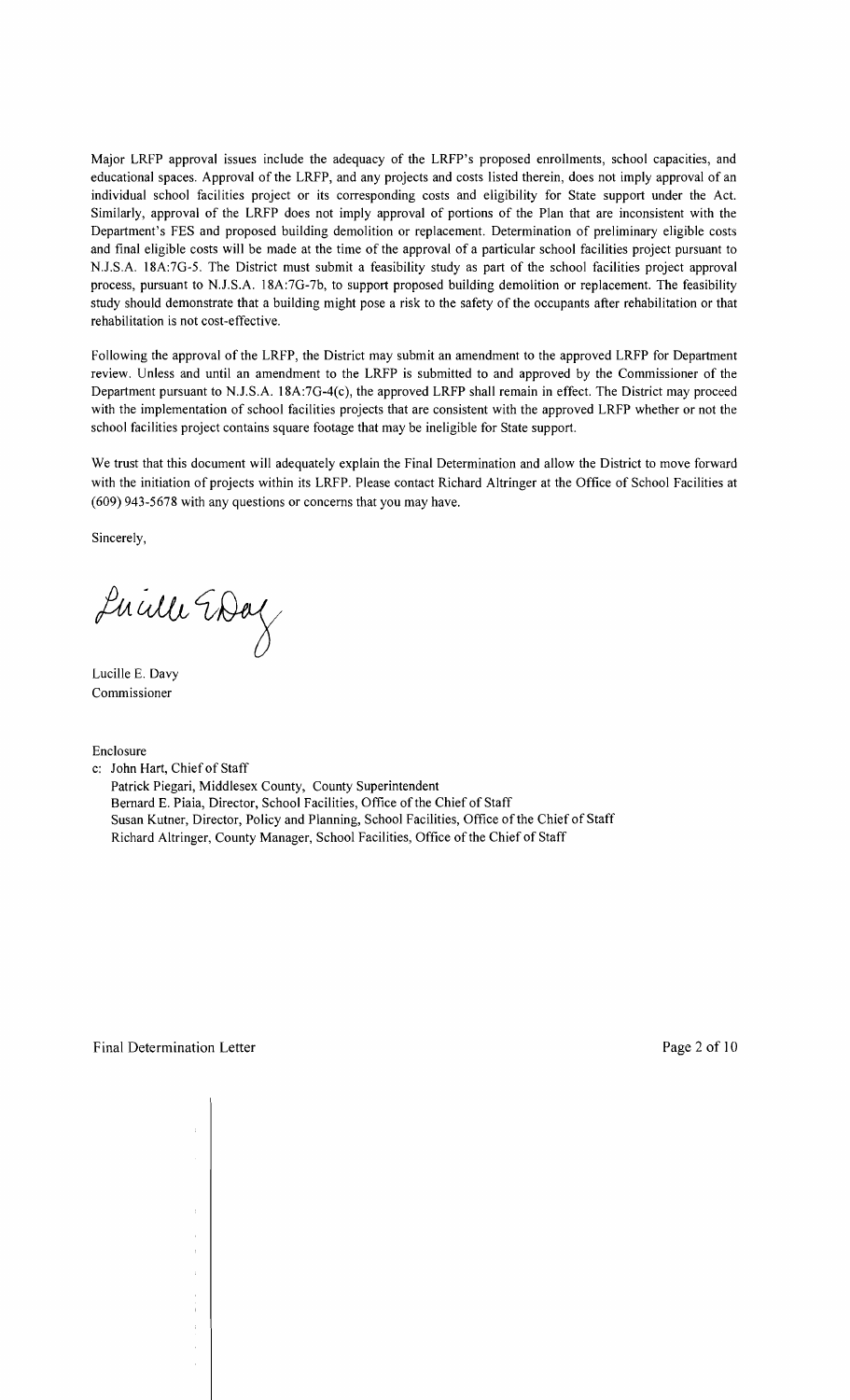## LONG-RANGE FACILITIES PLAN **Final Determination Summary**

## Jamesburg Bora School District

The Department of Education (Department) has completed its review of the Long-Range Facilities Plan (LRFP or Plan) submitted by the Jamesburg Boro School District (District) pursuant to the Educational Facilities Construction and Financing Act, P.L. 2000, *c.*72 (N.J.S.A. 18A:7G-1 *et seq.*) (Act), N.J.A.C. 6A:26-1 et seq. (Educational Facilities Code), and the Facilities Efficiency Standards (FES).

This is the Department's Final Determination Summary (Summary) of the LRFP. The Summary is based on the standards set forth in the Act, the Educational Facilities Code, the FES, District entered data in the LRFP and Project Application and Tracking System (LRFP website), and District supplied supporting documentation. The Summary consists of nine sections. The referenced reports in *italic* text are standard LRFP reports available on the Department's LRFP website.

## 1. Inventory Overview

The District provides services for students in grades PK-8. The predominant existing school grade configuration is PK-5, 6-8. The predominant proposed school grade configuration is PK-5, 6-8. The District is classified as an "Under 55 ECPA" district for funding purposes.

The District identified existing and proposed schools, sites, buildings, playgrounds, playfields, and parking lots in its LRFP. The total number of existing and proposed district-owned or leased schools, sites, and buildings are listed in Table I. A detailed description of each asset can be found in the LRFP website report titled *"Site Asset Inventory Report. "* 

|                                                      | <b>Existing</b> | <b>Proposed</b> |
|------------------------------------------------------|-----------------|-----------------|
| Sites:                                               |                 |                 |
| Total Number of Sites                                |                 |                 |
| Number of Sites with no Buildings                    |                 |                 |
| Number of Sites with no Instructional Buildings      |                 |                 |
| <b>Schools and Buildings:</b>                        |                 |                 |
| <b>Total Number of Schools</b>                       |                 |                 |
| Total Number of Instructional Buildings              |                 |                 |
| Total Number of Administrative and Utility Buildings |                 |                 |
| Total Number of Athletic Facilities                  |                 |                 |
| <b>Total Number of Parking Facilities</b>            |                 |                 |
| Total Number of Temporary Facilities                 |                 |                 |

#### Table l' Inventory Summary

As directed by the Department, incomplete school facilities projects that have project approval from the Department are represented as "existing" in the Plan. District schools with incomplete approved projects that include new construction or the reconfiguration of existing program space are as follows: n/a.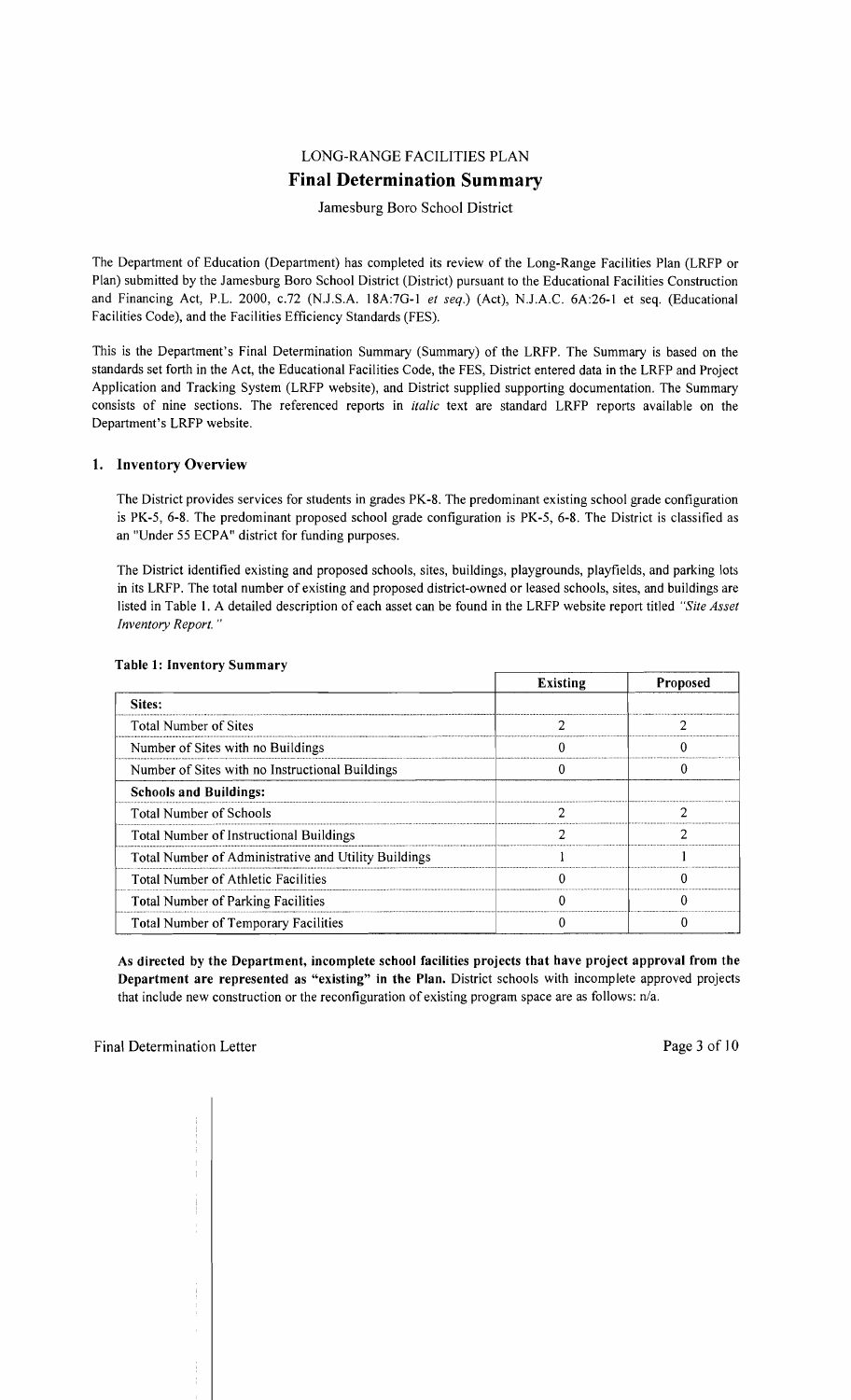Major conclusions are as follows:

- The District is proposing to maintain the existing number of District-owned or leased sites.
- The District is proposing to maintain the existing number of District-owned or operated schools.
- The District is proposing to maintain the existing number of District-owned or leased instructional buildings. The District is proposing to maintain the existing number of District-owned or leased noninstructional buildings.

FINDINGS The Department has determined that the proposed inventory is adequate for review of the District's LRFP. However, the LRFP determination does not imply approval of an individual school facilities project listed within the LRFP. The District must submit individual project applications for project approval. If building demolition or replacement is proposed, the District must submit a feasibility study, pursuant to N.J.S.A. 18A:7G-7b, as part of the application for the specific school facilities project.

## 2. K-12 Enrollments

The District determined the number of students, or "proposed enrollments," to be accommodated in the LRFP on a district-wide basis and in each school. The District's existing and proposed enrollments for grades K-12 and the cohort-survival projection provided by the Department on the LRFP website are listed in Table 2. Detailed information can be found in the LRFP website report titled *"Enrollment Projection Detail.* " Existing and proposed school enrollments and grade alignments can be found in the report titled *"Enrollment and School Grade Alignment."* An analysis of preschool enrollments is provided in Section 3.

|                             | <b>Actual Enrollments</b><br>2009 | <b>District Proposed</b><br><b>Enrollments</b> | Department's LRFP<br><b>Website Projection</b> |
|-----------------------------|-----------------------------------|------------------------------------------------|------------------------------------------------|
| Grades K-5, including SCSE  | 415                               | 330.                                           | 353                                            |
| Grades 6-8, including SCSE  | 180                               | 222.                                           | 258                                            |
| Grades 9-12, including SCSE |                                   |                                                |                                                |
| <b>District K-12 Totals</b> | 595                               | 592                                            |                                                |

#### Table 2: K-12 Enrollment Comparison

*"SCSE"* = *Self-Conlained Special Education* 

Major conclusions are as follows:

- The District did not elect to use the Department's LRFP website projection. Supporting documentation was submitted to the Department as required to justify the proposed enrollments.
- The District is planning for stable enrollments.

FINDINGS The Department has determined that the District's proposed enrollments are supportable for review of the District's LRFP. The Department will require a current enrollment projection at the time an application for a school facilities project is submitted incorporating the District's most recent Fall Enrollment Report in order to verify that the LRFP's planned capacity continues to be appropriate for enrollments.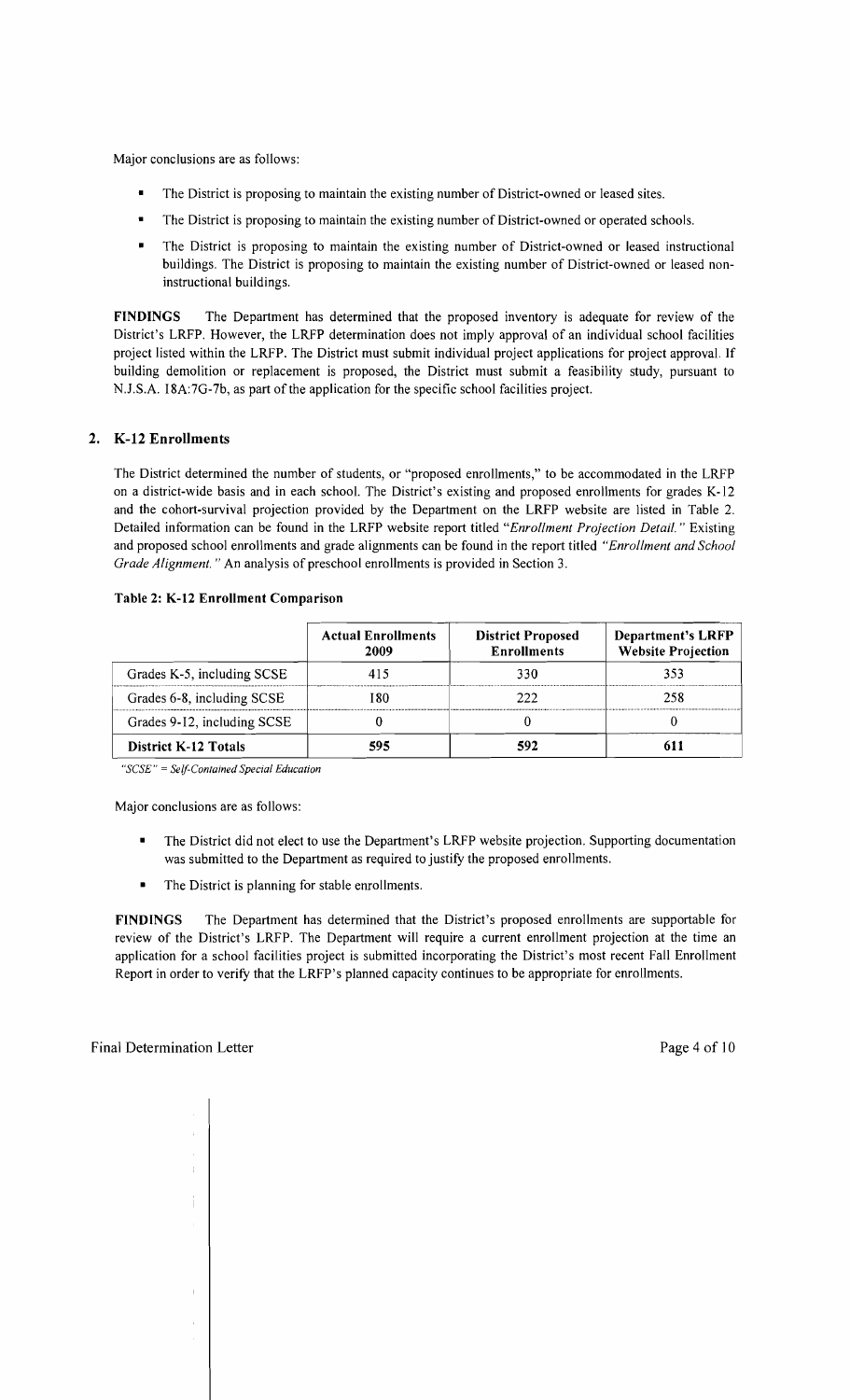## 3. Preschool Enrollments

The District identified the preschool universe for five-year planning purposes. Preschool enrollments include three year olds, if applicable, four year olds, and special education students.

Table 3 summarizes existing and proposed preschool enrollments in District and private provider facilities. Proposed private provider use is based on 2007-08 projections by the Department's Office of Early Childhood.

#### Table 3: Preschool Enrollments

|                          | <b>Total Preschool</b> | <b>District</b> | <b>Private Provider</b> |
|--------------------------|------------------------|-----------------|-------------------------|
| Actual (2005-06)         |                        |                 |                         |
| <b>District Proposed</b> | 41                     |                 |                         |

Major conclusions are as follows:

- The District does not provide a preschool program for three year olds and a full day preschool program for four year olds.
- The District does not utilize private providers to accommodate preschool students.

FINDINGS The Department has determined that the District-proposed preschool enrollments are adequate for review of the District's LRFP. The Department will require a current enrollment projection at the time an application for a school facilities project is submitted incorporating the District's most recent Fall Enrollment Report and an update on private provider enrollments in order to verify that the LRFP's planned capacity continues to meet District enrollments.

## 4. FES and District Practices Capacity

The proposed room inventories for each school were analyzed to determine whether the LRFP provides adequate capacity for the proposed enrollments. Two capacity calculation methods, called *"FES Capacity"* and *"District Practices Capacity,* " were used to assess existing and proposed school capacity in accordance with the FES and District program delivery practices. A third capacity calculation, called *"Functional Capacity, "*  determines Unhoused Students and potential State support for school facilities projects. Functional Capacity is analyzed in Section 5 of this Summary.

*FES Capacity* only assigns capacity to pre-kindergarten *(if district-owned or operated),* kindergarten, general, and self-contained special education classrooms. No other room types are considered to be capacity-generating. Class size is based on the FES and is prorated for classrooms that are sized smaller than FES classrooms. FES Capacity is most accurate for elementary schools, or schools with non-departmentalized programs, in which instruction is "homeroom" based. This capacity calculation may also be accurate for middle schools depending upon the program structure. However, this method usually significantly understates available high school capacity since specialized spaces that are typically provided in lieu of general classrooms are not included in the capacity calculations.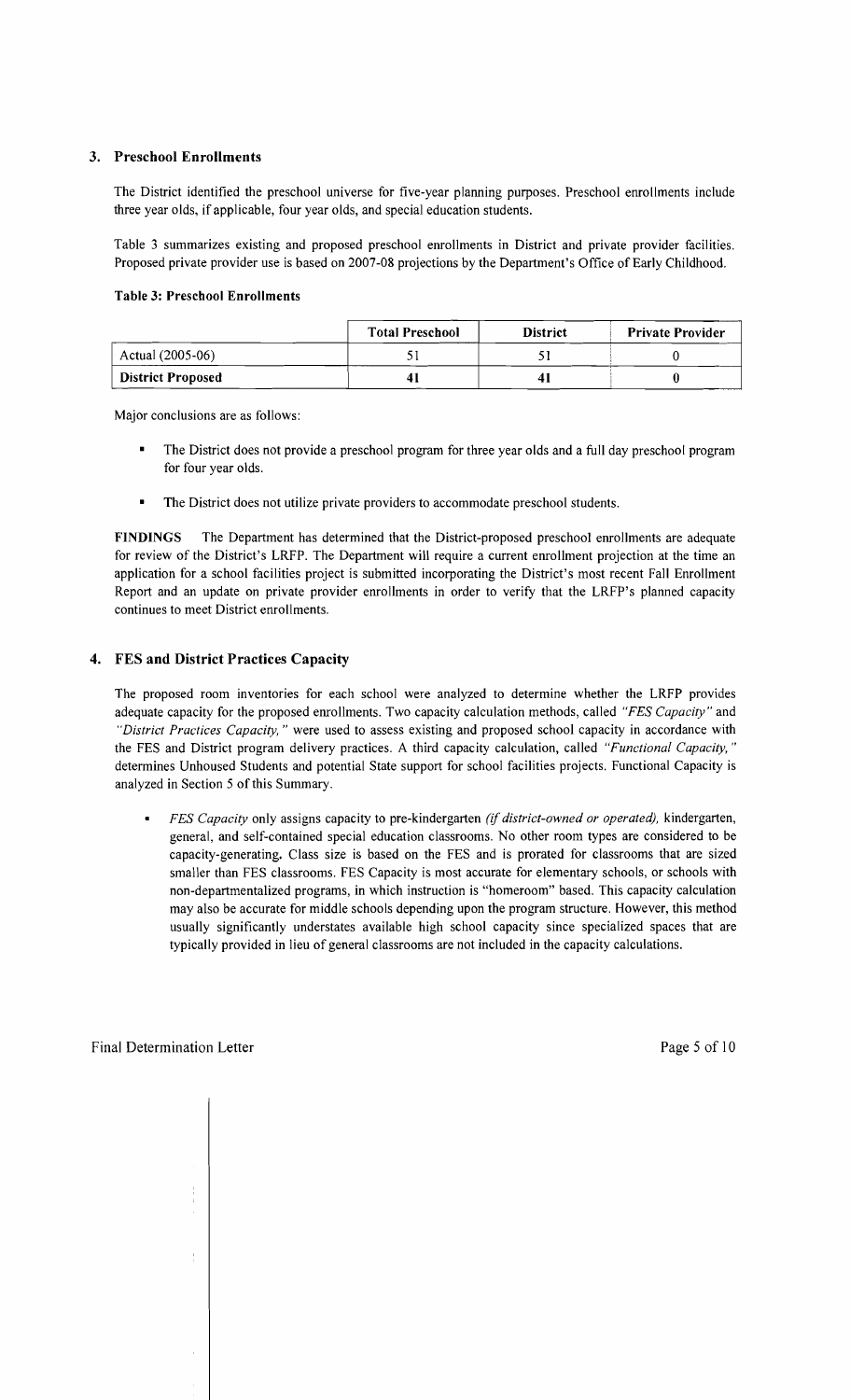*District Practices Capacity* allows the District to include specialized room types in the capacity calculations and adjust class size to reflect actual practices. This calculation is used to review capacity and enrollment coordination in middle and high schools.

A capacity utilization factor in accordance with the FES is included in both capacity calculations. A 90% capacity utilization rate is applied to classrooms serving grades K-8. An 85% capacity utilization rate is applied to classrooms serving grades 9-12. No capacity utilization factor is applied to preschool classrooms.

Table 4 provides a summary of existing and proposed district-wide capacities. Detailed information can be found in the LRFP website report titled *"FES and District Practices Capacity. "* 

|  |  | Table 4: FES and District Practices Capacity Summary |
|--|--|------------------------------------------------------|
|  |  |                                                      |

|                                                 | <b>Total FES Capacity</b> | <b>Total District Practices Capacity</b> |
|-------------------------------------------------|---------------------------|------------------------------------------|
| $(A)$ Proposed Enrollments                      | 593                       | 593                                      |
| (B) Existing Capacity                           | 613.52                    | 740.70                                   |
| *Existing Capacity Status $(B)$ - $(A)$         | 20.52                     | 147.70                                   |
| (C) Proposed Capacity                           | 613.52                    | 740.70                                   |
| <i><b>*Proposed Capacity Status (C)-(A)</b></i> | 20.52                     | 147 70                                   |

\* *Positive numbers signifY surplus capacity; negative numbers signifY inadequate capacity. Negative values for District Practices capacity are acceptable* if*proposed enrollments do not exceed 100% capacity utilization.* 

Major conclusions are as follows:

- The District has appropriately coordinated proposed school capacities and enrollments in the LRFP.
- Adequate justification has been provided by the District if capacity for a school deviates from the proposed enrollments by more than 5%.

FINDINGS The Department has determined that proposed District capacity, in accordance with the proposed enrollments, is adequate for review of the District's LRFP. The Department will require a current enrollment projection at the time an application for a school facilities project is submitted, incorporating the District's most recent Fall Enrollment Report, in order to verify that the LRFP's planned capacity meets the District's updated enrollments.

## 5. Functional Capacity and Unhoused Students Prior to Proposed Work

*Functional Capacity* was calculated and compared to proposed enrollments to provide a preliminary estimate of Unhoused Students and new construction funding eligibility. Functional Capacity is the adjusted gross square feet of a school building *(total gross square feet minus excluded space)* divided by the minimum area allowance per Full-time Equivalent student for the grade level contained therein. Unhoused Students is the number of students projected to be enrolled in the District that exceeds the Functional Capacity of the District's schools pursuant to NJ.A.C. 6A:26-2.2(c).

*"Excluded Square Feet"* in the LRFP Functional Capacity calculation includes (I) square footage exceeding the FES for any pre-kindergarten, kindergarten, general education, or self-contained special education classroom;

 $\mathbf{I}$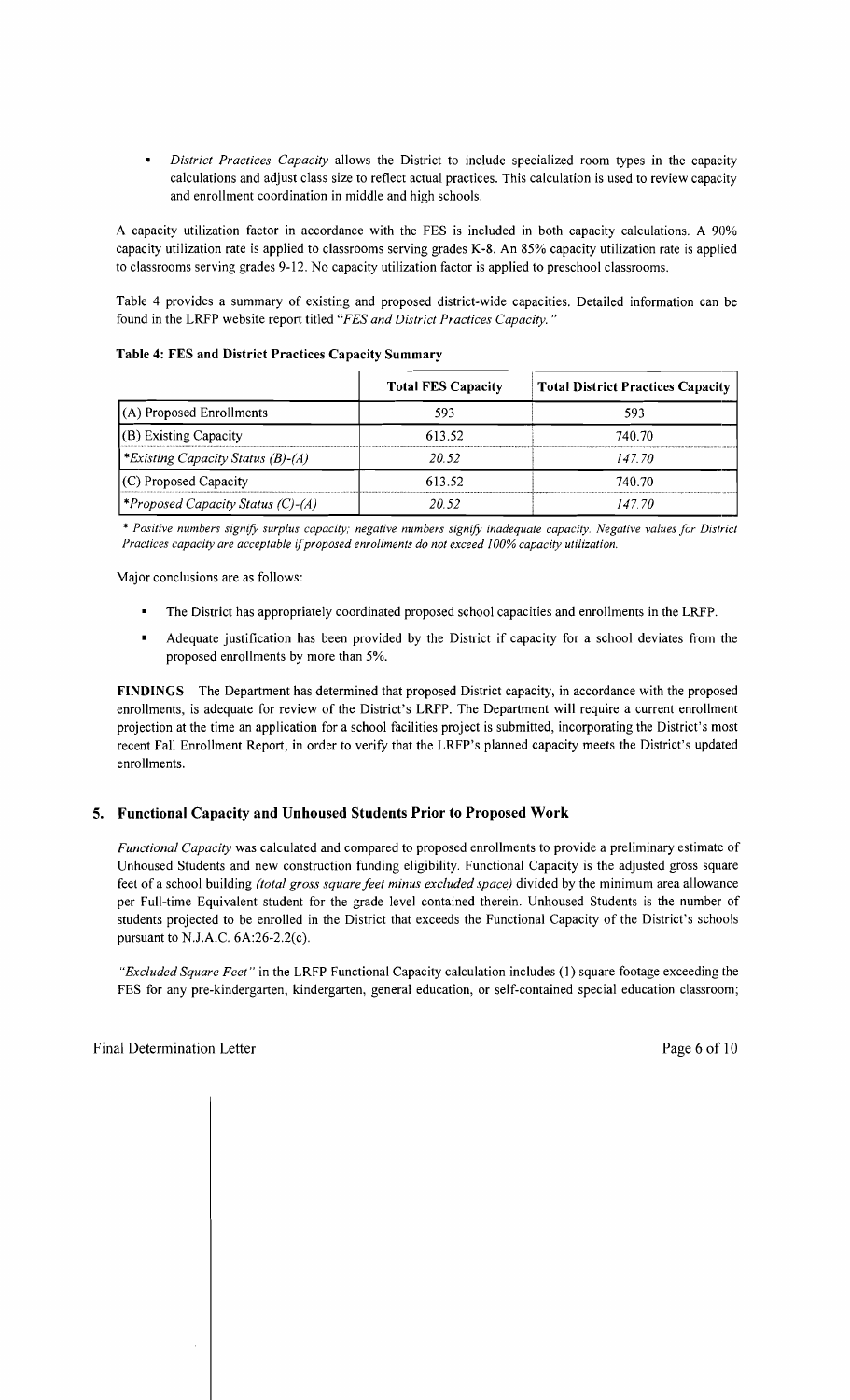(2) grossing factor square footage *(corridors, stairs, mechanical rooms, etc.)* that exceeds the FES allowance, and (3) square feet proposed to be demolished or discontinued from use. Excluded square feet may be revised during the review process for individual school facilities projects.

Table 5 provides a preliminary assessment of Functional Capacity, Unhoused Students, and Estimated Maximum Approved Area for the various grade groups in accordance with the FES. Detailed information concerning the calculation and preliminary excluded square feet can be found in the LRFP website reports titled *"Functional Capacity and Unhoused Students"* and *"Functional Capacity Excluded Square Feet.* ..

|                        |            | B          |                   |                |                          |
|------------------------|------------|------------|-------------------|----------------|--------------------------|
|                        |            | Estimated  |                   | D              | $E = C \times D$         |
|                        | A          | Existing   | $C = A - B$       | Area           | <b>Estimated Maximum</b> |
|                        | Proposed   | Functional | Unhoused          | Allowance      | Approved Area for        |
|                        | Enrollment | Capacity   | <b>Students</b>   | (gsf/students) | <b>Unhoused Students</b> |
| Preschool (PK)         | 41         | 44.89      | 0.00              | 125.00         | 0.00                     |
| Elementary $(K-5)$     | 330        | 403.06     | 0.00              | 125.00         | 0.00                     |
| Middle $(6-8)$         | 222        | 222.02     | 0.00              | 134.00         | 0.00                     |
| High $(9-12)$          | 0.00       | 0.00       | 0.00 <sub>1</sub> | 151.00         | 0.00 <sub>1</sub>        |
| <b>District Totals</b> | 593        | 669.78     |                   |                |                          |

Table 5: Functional Capacity and Unhoused Students Prior to Proposed Work

Major conclusions are as follows:

- The calculations for "Estimated Existing Functional Capacity" do not include school facilities projects that have been approved by the Department but were not under construction or complete at the time of Plan submission.
- The District, based on the preliminary LRFP assessment, does not have Unhoused Students for the following FES grade groups: Grades PK, K-5, 6-8.
- The District, based on the preliminary LRFP assessment, has Unhoused Students for the following FES grade groups: n/a.
- The District is not proposing to demolish or discontinue the use of existing District-owned instructional space. The Functional Capacity calculation excludes square feet proposed to be demolished or discontinued for the following FES grade groups: *n/a.*

FINDINGS Functional Capacity and Unhoused Students calculated in the LRFP are preliminary estimates. Justification for square footage in excess of the FES and the determination of additional excluded square feet, Preliminary Eligible Costs (PEC), and Final Eligible Costs (FEC) will be included in the review process for specific school facilities projects. A feasibility study undertaken by the District is required if building demolition or replacement is proposed per N.J.A.C. 6A:26-2.3(b)(10).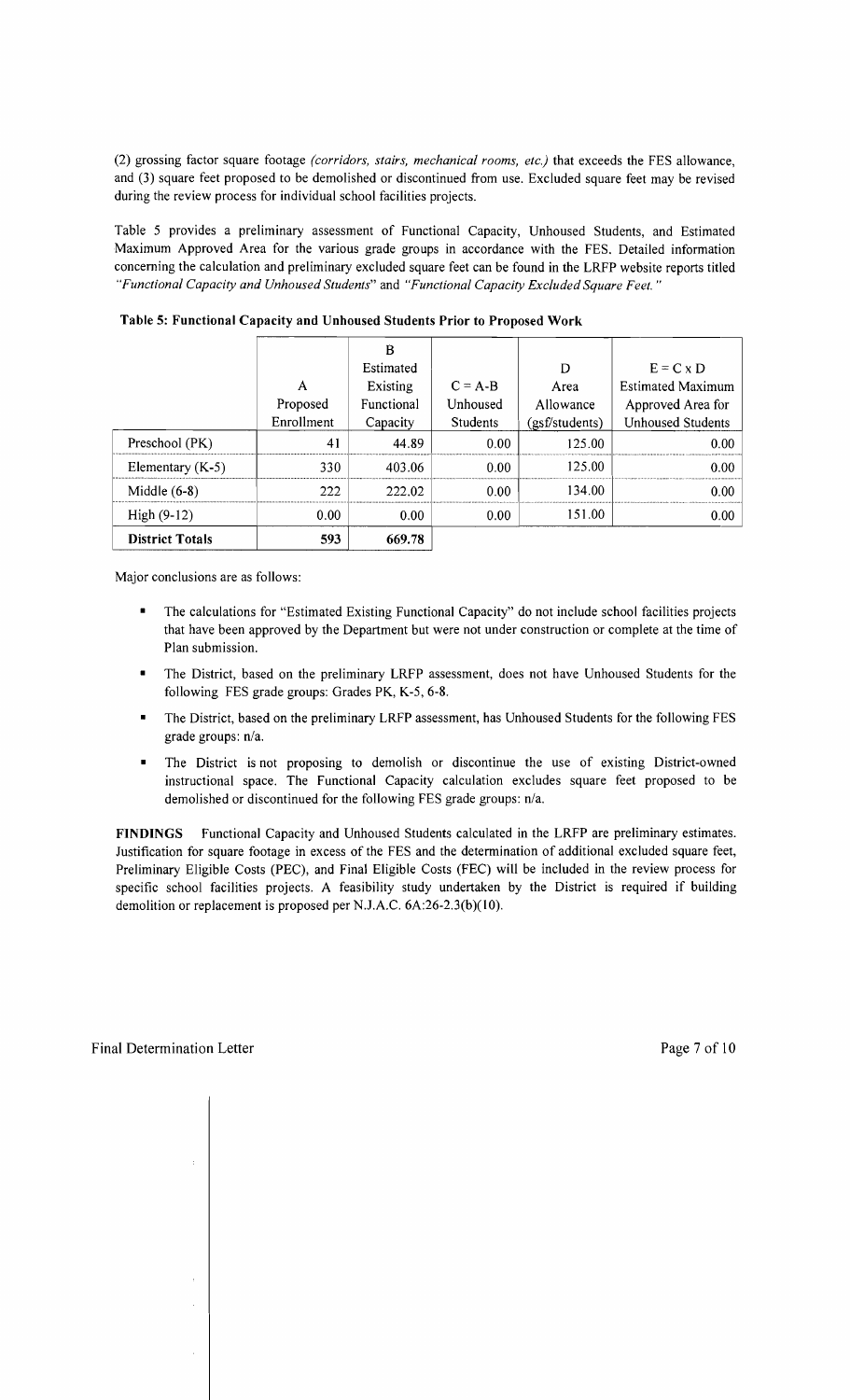## 6. Proposed Work

The District was instructed to review the condition of its facilities and sites and to propose corrective *"system"*  and *"inventory"* actions in its LRFP. *"System"* actions upgrade existing conditions without changing spatial configuration or size. Examples of system actions include new windows, finishes, and mechanical systems. *"Inventory"* actions address space problems by removing, adding, or altering sites, schools, buildings and rooms. Examples of inventory actions include building additions, the reconfiguration of existing walls, or changing room use.

Table 6 summarizes the type of work proposed in the District's LRFP for instructional buildings. Detailed information can be found in the LRFP website reports titled *"Site Asset Inventory," "LRFP Systems Actions Summary,* " *and "LRFP Inventory Actions Summary. "* 

| <b>Type of Work</b>                                            | Work Included in LRFP |  |  |
|----------------------------------------------------------------|-----------------------|--|--|
| <b>System Upgrades</b>                                         | Yes                   |  |  |
| <b>Inventory Changes</b>                                       |                       |  |  |
| Room Reassignment or Reconfiguration                           | N٥                    |  |  |
| <b>Building Addition</b>                                       | N٥                    |  |  |
| New Building                                                   | Yes                   |  |  |
| Partial or Whole Building Demolition or Discontinuation of Use | N٥                    |  |  |
| New Site                                                       |                       |  |  |

#### Table 6: Proposed Work for Instructional Building

Major conclusions are as follows:

- The District has proposed system upgrades in one or more instructional buildings.
- The District has proposed inventory changes, including new construction, in one or more instructional buildings.
- The District has not proposed new construction in lieu of rehabilitation in one or more instructional buildings.

Please note that costs represented in the LRFP are for capital planning purposes only. Estimated costs are not intended to represent preliminary eligible costs or final eligible costs of approved school facilities projects.

The Act (N.J .S.A. 18A:7G-7b) provides that all school facilities shall be deemed suitable for rehabilitation unless a pre-construction evaluation undertaken by the District demonstrates to the satisfaction of the Commissioner that the structure might pose a risk to the safety of the occupants even after rehabilitation or that rehabilitation is not cost-effective. Pursuant to N.J.A.C.  $6A:26-2.3(b)(10)$ , the Commissioner may identify school facilities for which new construction is proposed in lieu of rehabilitation for which it appears from the information presented that new construction is justified, provided, however, that for such school facilities so identified, the District must submit a feasibility study as part of the application for the specific school facilities project. The cost of each proposed building replacement is compared to the cost of additions or rehabilitation required to eliminate health and safety deficiencies and to achieve the District's programmatic model.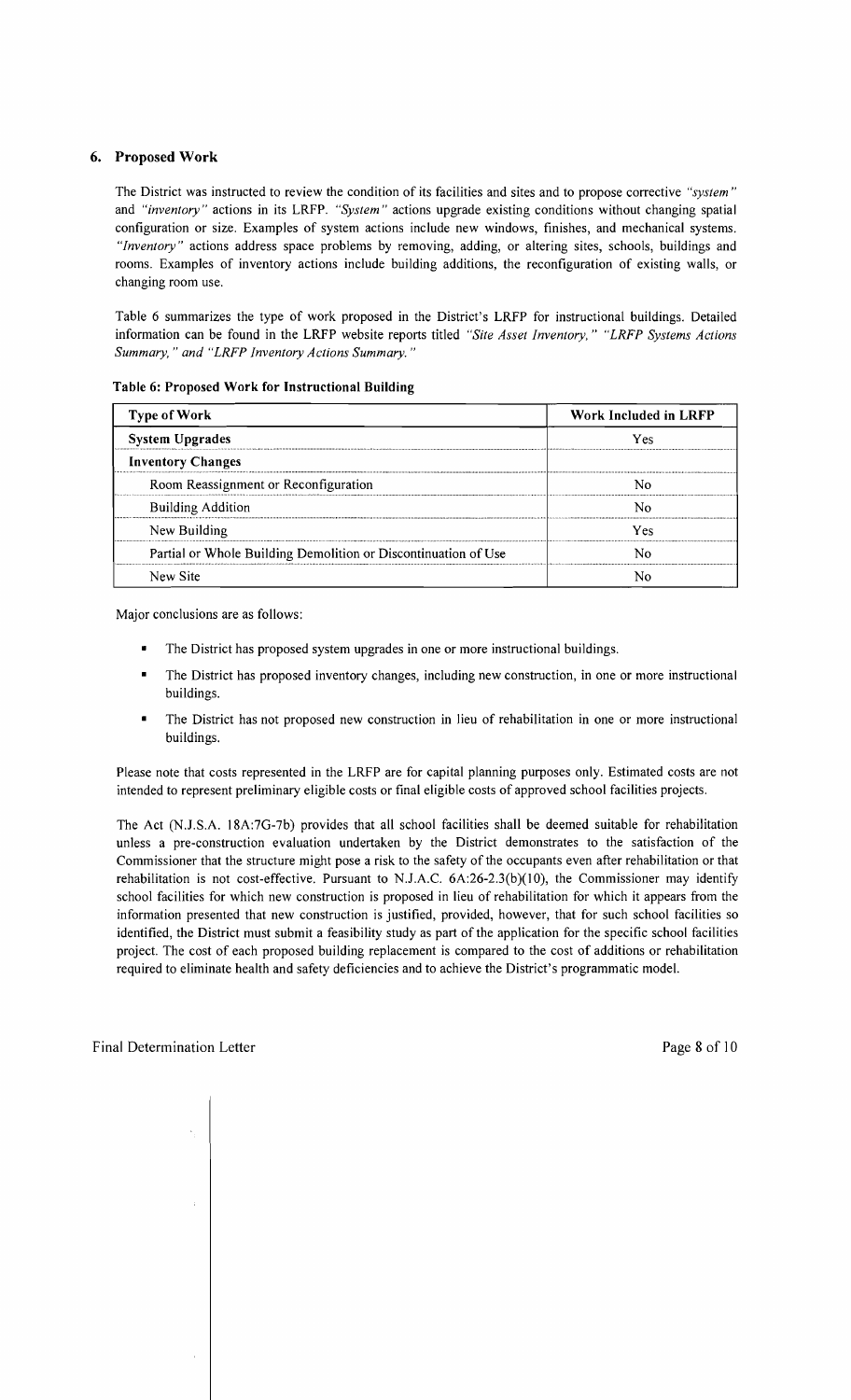Facilities used for non-instructional or non-educational purposes are ineligible for State support under the Act. However, projects for such facilities shall be reviewed by the Department to determine whether they are consistent with the District's LRFP and whether the facility, if it is to house students (full or part time) conforms to educational adequacy requirements. These projects shall conform to all applicable statutes and regulations.

FINDINGS The Department has determined that the proposed work is adequate for review of the District's LRFP. However, Department approval of proposed work in the LRFP does not imply that the District may proceed with a school facilities project. The District must submit individual project applications with cost estimates for Department project approval. Both school facilities project approval and other capital project review require consistency with the District's approved LRFP.

## 7. Functional Capacity and Unhoused Students After Completion of Proposed Work

The *Functional Capacity* of the District's schools *after* completion of the work proposed in the LRFP was calculated to highlight any remaining Unhoused Students.

Table 7 provides a preliminary assessment of Unhoused Students and Estimated Remaining Maximum Area after completion of new construction proposed in the LRFP, if applicable. Detailed information concerning the calculation can be found in the website report titled *"Functional Capacity and Unhoused Students."* 

|                        | Estimated<br>Maximum<br>Approved Area<br>for Unhoused<br>Students | Total New<br><b>GSF</b> | Proposed<br>Functional<br>Capacity after<br>Construction | Unhoused<br>Students after<br>Construction | Estimated<br>Maximum Area<br>for Unhoused<br><b>Students</b><br>Remaining |
|------------------------|-------------------------------------------------------------------|-------------------------|----------------------------------------------------------|--------------------------------------------|---------------------------------------------------------------------------|
| Preschool (PK)         | 0.00 <sub>1</sub>                                                 | 0                       | 44.69                                                    | 0.00                                       | 0.00                                                                      |
| Elementary $(K-5)$     | 0.00                                                              | 0                       | 403.06                                                   | 0.00                                       | 0.00                                                                      |
| Middle $(6-8)$         | 0.00                                                              | 0                       | 222.02                                                   | 0.00                                       | 0.00                                                                      |
| High $(9-12)$          | 0.00                                                              | 0                       | 0.00                                                     | 0.00                                       | 0.00                                                                      |
| <b>District Totals</b> |                                                                   | 0                       | 669.78                                                   |                                            |                                                                           |

Table 7: Functional Capacity and Unhoused Students After Completion of Proposed Work

Major conclusions are as follows:

- New construction is proposed for the following grade groups: *n/a.*
- Proposed new construction exceeds the estimated maximum area allowance for Unhoused Students prior to the completion of the proposed work for the following grade groups: *n/a.*
- The District, based on the preliminary LRFP assessment, will not have Unhoused Students after completion of the proposed LRFP work for the following grade groups: n/a.